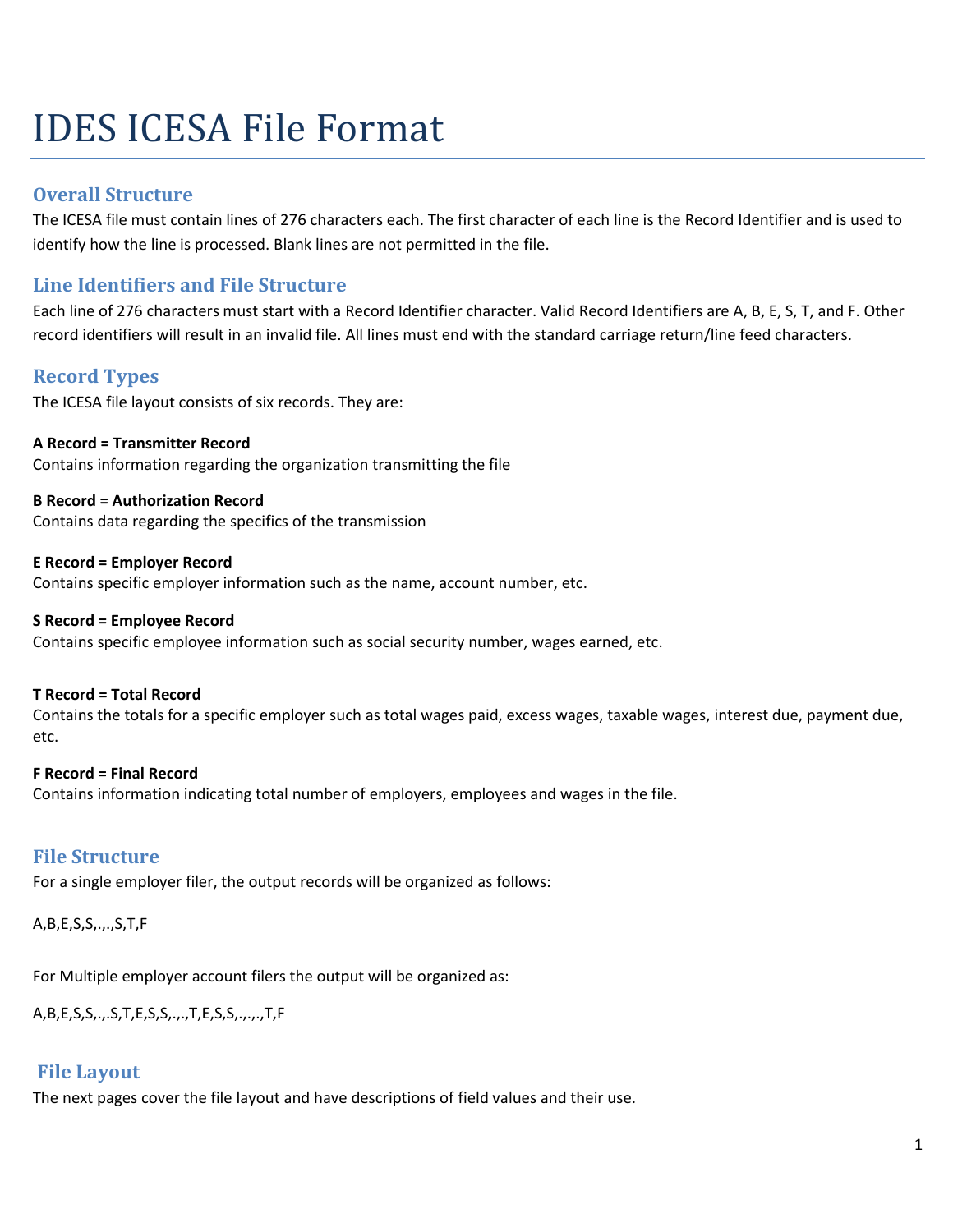### **RECORD NAME: A = TRANSMITTER RECORD LENGTH 276**

 $N =$  Numeric, right justified, zero filled, unsigned. Do not include decimal in dollar fields **Location Field Name Field Type Description Length** 1 - 1 Record Identifier 1 4 A/N Constant "A" 2 - 5 Year 1980 | Year 1980 | March 2 - 5 | March 1980 | March 2 - 5 | March 1980 | March 1980 | March 1980 | March 1980 | March 1980 | March 1980 | March 1980 | March 1980 | March 1980 | March 1980 | March 1980 | March 19 being prepared 6 - 14 Transmitter's 14 Transmitter's Federal Employer<br>
Federal EIN Transmitter's Federal EIN ID Number, enter only numeric characters, omit hyphens, prefixes and suffixes 15 - 18 | Taxing Entity Code | 4 A/N | Constant "UTAX" 19 - 23 Blank 5 A/N Enter Blanks 24 - 73 Transmitter's Name  $\vert$  50 A/N I Enter the name of the organization submitting the file 74 - 113 Transmitter's Street Address  $\begin{vmatrix} 40 & 40 & 1 \end{vmatrix}$  Enter the street address of the organization submitting the file 114 - 138 Transmitter's City | 25 A/N Fenter the city of the organization submitting the file 139 - 140 Transmitter's State The 2 A/N Enter the standard two character FIPS postal abbreviation 141 - 153 Blank 13 A/N Enter Blanks 154 - 158 Transmitter's Zip Code 5 A/N Enter a valid zip code 159 - 163 Transmitter's Zip Code  $\begin{array}{|c|c|c|c|c|c|c|c|c|} \hline \text{159 - 163} & \text{159 - 163} \\ \text{Extension} & \text{159 - 163} & \text{150 - 163} \\ \hline \end{array}$ the zip code being sure to include the hyphen is position 159; if N/A, enter blanks 164 - 193 Transmitter Contact 30 A/N Title of individual from the transmitting organization who is responsible for the accuracy and completeness of the quarterly report 194 - 203 Transmitter Contact 10 A/N Telephone number where the<br>Telephone Number 10 A/N Telephone Number transmitter contact can be reached

TYPE: A/N = Alpha/numeric, left justified blank filled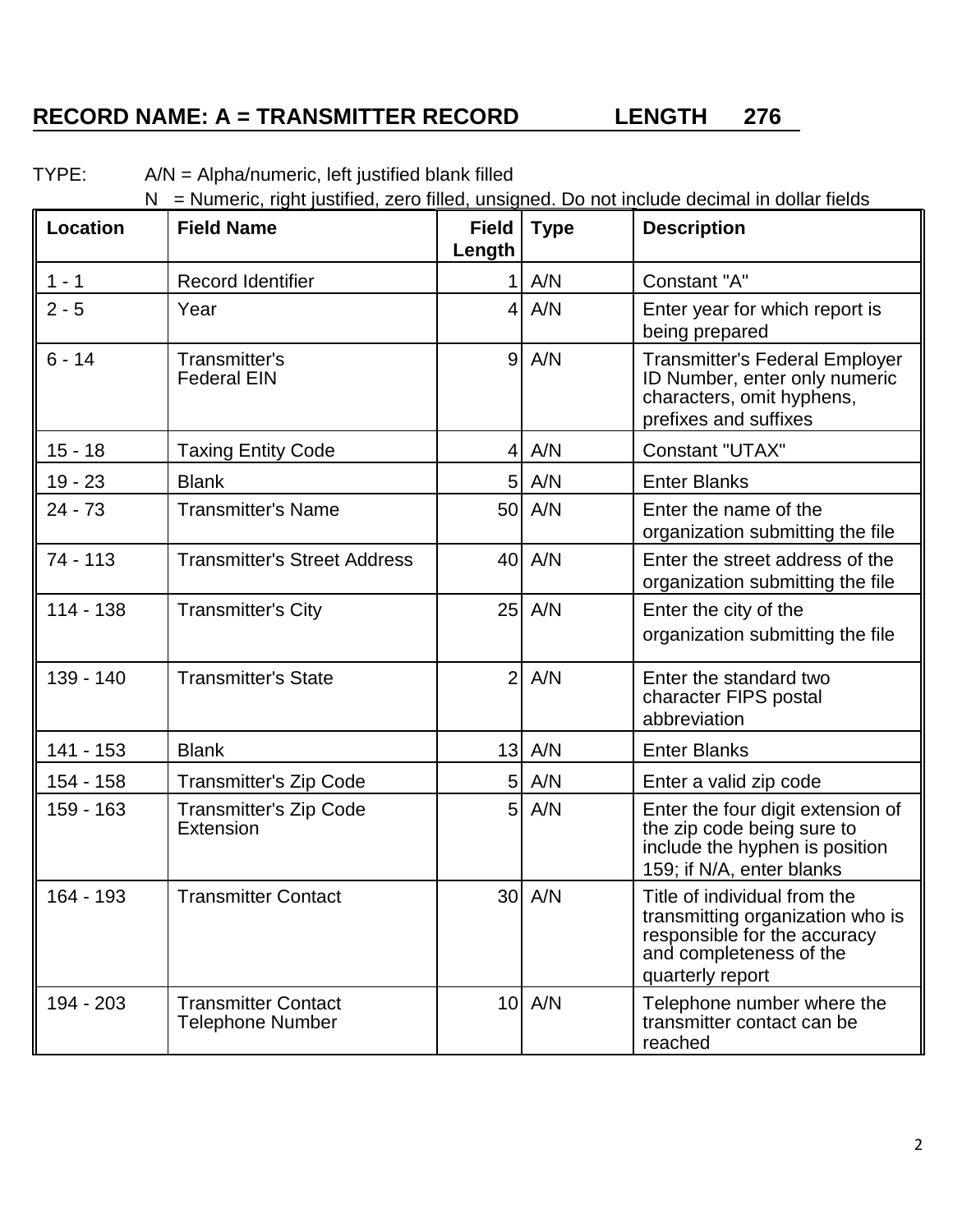## **RECORD NAME: A = TRANSMITTER RECORD LENGTH 276**

| $204 - 207$ | <b>Transmitter Contact</b><br><b>Telephone Extension</b> |                | $4$ A/N  | Enter the transmitter telephone<br>extension or message box                                           |
|-------------|----------------------------------------------------------|----------------|----------|-------------------------------------------------------------------------------------------------------|
| $208 - 213$ | <b>Authorization Number</b>                              | 6 <sup>1</sup> | A/N      | Identifier assigned to the entity<br>transmitting the tape or<br>cartridge<br>(Not used at this time) |
| $214 - 214$ | C S Data                                                 |                | A/N      | Not used by <b>IDES</b>                                                                               |
| $215 - 219$ | <b>Suffix Code</b>                                       | 5 <sup>1</sup> | A/N      | Not used by <b>IDES</b>                                                                               |
| $220 - 220$ | <b>Allocation Lists</b>                                  |                | A/N      | Not used by <b>IDES</b>                                                                               |
| $221 - 229$ | Service Agent LD                                         | 9 <sub>l</sub> | A/N      | Not used by <b>IDES</b>                                                                               |
| $230 - 242$ | <b>Total Remittance Amount</b>                           |                | $13$ A/N | Not used by <b>IDES</b>                                                                               |
| $243 - 250$ | <b>Media Creation Date</b>                               |                | 8 A/N    | Enter date: MMDDYYYY                                                                                  |
| $251 - 276$ | <b>Blank</b>                                             |                | 26 A/N   | <b>Enter Blanks</b>                                                                                   |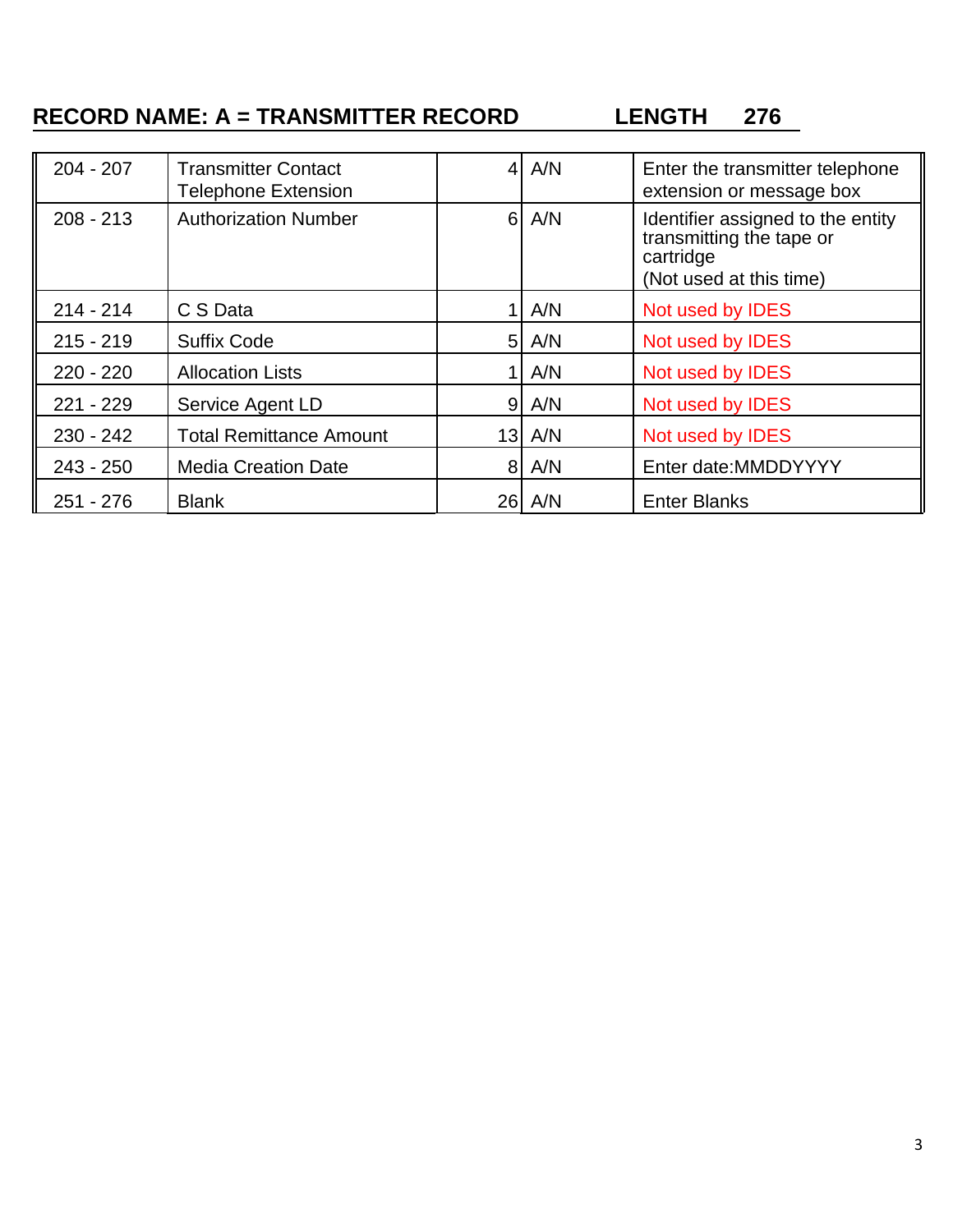### **RECORD NAME: B = AUTHORIZATION RECORD LENGTH 276**

**Location Field name Field Type Description Length** 1 - 1 Record Identifier 1 A/N Contact "B" 2 - 5 | Payment Year | 4 A/N | Enter the year for which this report is being prepared 6 - 14 Transmitter's  $\begin{array}{|c|c|c|c|c|c|c|c|} \hline \text{6 - 14} & \text{Transmitter's} & & & 9 & \text{A/N} & & \text{Enter only the numeric} \\\hline \text{Federal FIN} & & & & \text{charcters omit hyohen} \\\hline \end{array}$ characters omit hyphens, prefixes and suffixes 15 - 22 Computer 15 - 22 Computer 15 - 22 Computer 15 - 22 Computer Diskettes enter blanks 23 - 24 Internal Label 2 A/N SL = IBM Standard Label (Cartridge) Diskettes enter blanks 25 - 25 Blank 1 A/N Enter a blank 26 - 27 Density 2 A/N  $38=38.000$  BPI IBM 3480/3490 **Cartridge** 76=76,000 BPI IBM 3490E **Cartridge** Diskettes enter blanks 28 - 30 Recording Code  $\begin{vmatrix} 3 & A/N \end{vmatrix}$  EBC = EBCDIC (cartridge ) ASC = ASCII (diskette) 31 - 32 Number of Tracks 2 A/N 18=38,000 IBM 3480/3490 **Cartridge** 36=76,000 IBM 3490E **Cartridge** Diskettes enter blanks 33 - 34 Blocking Factor 2 A/N Enter the blocking factor less than or equal to 85 Diskettes enter blanks

35 - 38 Taxing Entity Code 1 4 A/N Constant "UTAX"

TYPE: A/N = Alpha/numeric, left justified blank filled

N = Numeric, right justified, zero filled, unsigned. Do not include decimal point in dollar fields.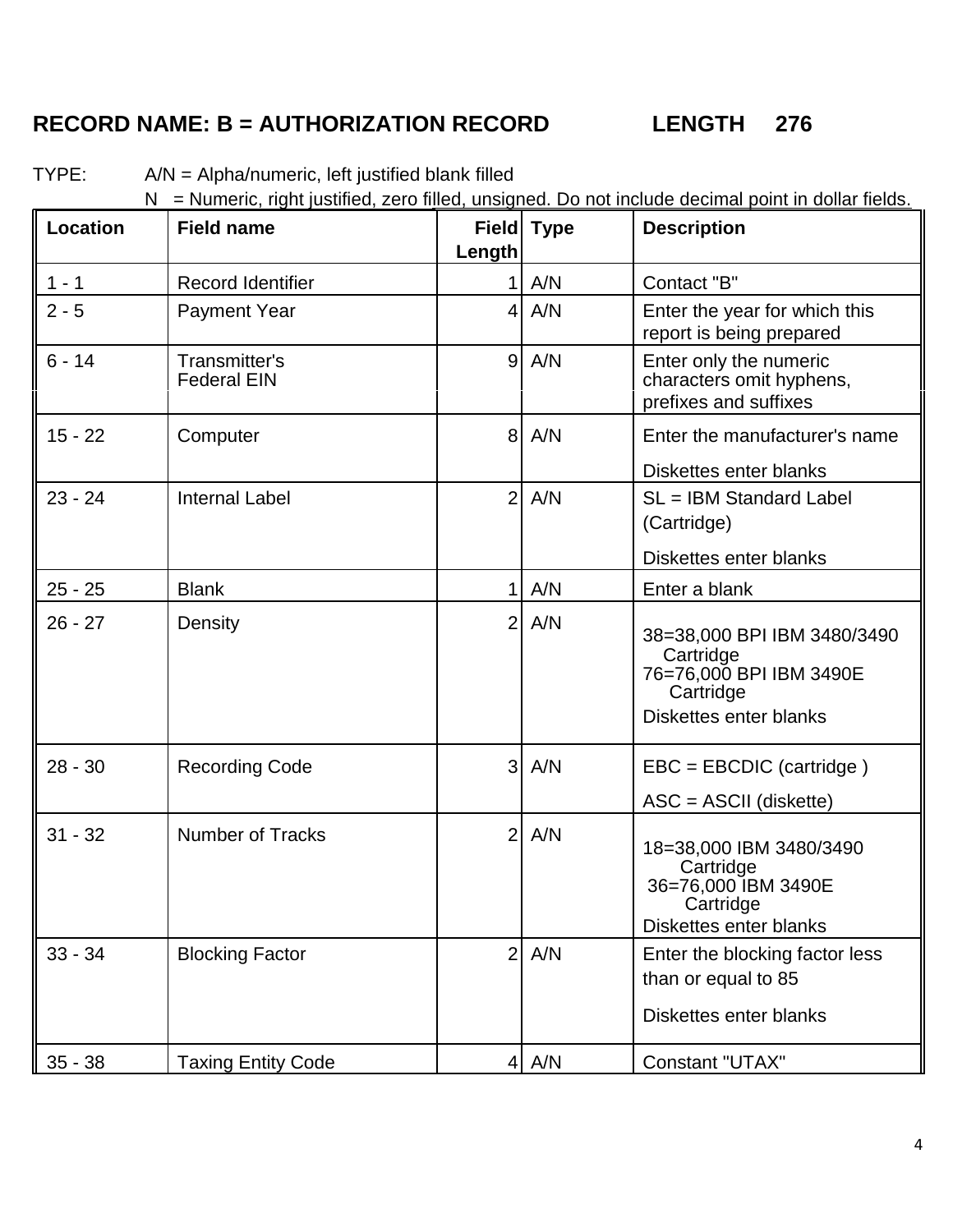## **RECORD NAME: B = AUTHORIZATION RECORD LENGTH 276**

| $39 - 146$  | <b>Blank</b>              | 108            | A/N    | <b>Enter Blanks</b>                                                                                                    |
|-------------|---------------------------|----------------|--------|------------------------------------------------------------------------------------------------------------------------|
| 147 - 190   | <b>Organization Name</b>  |                | 44 A/N | The name of the organization to<br>which the cartridge will be<br>returned                                             |
| 191 - 225   | <b>Street Address</b>     |                | 35 A/N | The street address were the<br>cartridge should be returned                                                            |
| $226 - 245$ | City                      |                | 20 A/N | The city of the organization to<br>which the cartridge should be<br>returned                                           |
| $246 - 247$ | <b>State</b>              | $\overline{2}$ | A/N    | Enter the standard two<br>character FIPS postal<br>abbreviation                                                        |
| 248 - 252   | <b>Blank</b>              | 5 <sup>1</sup> | A/N    | <b>Enter Blanks</b>                                                                                                    |
| $253 - 257$ | Zip Code                  | 51             | A/N    | Enter a valid zip code                                                                                                 |
| $258 - 262$ | <b>Zip Code Extension</b> | 5 <sup>1</sup> | A/N    | Enter four digit extension of zip<br>code being sure to include the<br>hyphen in position 258; if N/A,<br>enter blanks |
| $263 - 264$ | <b>Filing Type</b>        | $\overline{2}$ | A/N    | $MC = Magnetic$ Cartridge<br>$D3 = 3\frac{1}{2}$ Diskette<br>$ED = Modem$                                              |
| $265 - 276$ | <b>Blanks</b>             |                | 12 A/N | Enter blanks                                                                                                           |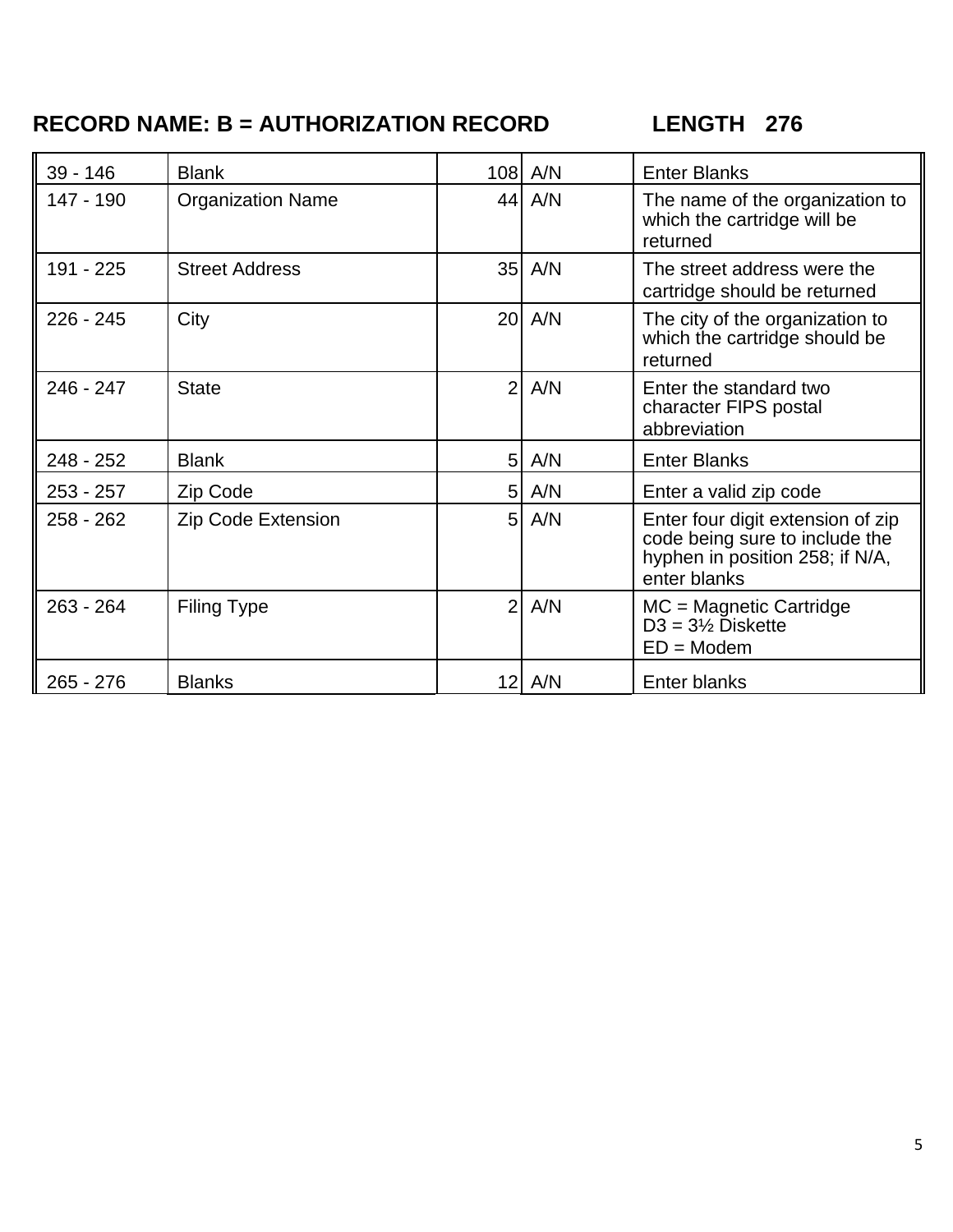## **RECORD NAME: E = EMPLOYER RECORD LENGTH 276**

| <b>Location</b> | <b>Filed Name</b>                                    |                | Field Type | <b>Description</b>                                                                                                                             |
|-----------------|------------------------------------------------------|----------------|------------|------------------------------------------------------------------------------------------------------------------------------------------------|
|                 |                                                      | Length         |            |                                                                                                                                                |
| $1 - 1$         | <b>Record Identifier</b>                             | 1.             | A/N        | <b>Constant E</b>                                                                                                                              |
| $2 - 5$         | <b>Payment Year</b>                                  | $\overline{4}$ | A/N        | Enter the year for which the<br>report is being prepared                                                                                       |
| $6 - 14$        | <b>Federal EIN</b>                                   | $\overline{9}$ | A/N        | Enter only numeric characters<br>omit hyphens, prefixes &<br>suffixes                                                                          |
| $15 - 23$       | State/Local                                          | $\overline{9}$ | A/N        | <b>Not used by IDES</b>                                                                                                                        |
| $24 - 73$       | <b>Employer Name</b>                                 | 50             | A/N        | The first 50 characters of the<br>employer's name, exactly as the<br>employer is registered with the<br>State Unemployment Insurance<br>Agency |
| $74 - 113$      | <b>Employer Street Address</b>                       |                | 40 A/N     | The street address of the<br>employer                                                                                                          |
| $114 - 138$     | <b>Employer City</b>                                 | 25             | A/N        | The city of employer's mailing<br>address                                                                                                      |
| 139 - 140       | <b>Employer State</b>                                | $\overline{2}$ | A/N        | Enter the standard two<br>character FIPS postal<br>abbreviation of the employer's<br>address                                                   |
| 141 - 148       | <b>Blanks</b>                                        | 8 <sup>1</sup> | A/N        | <b>Enter Blanks</b>                                                                                                                            |
| 149 - 153       | <b>Zip Code Extension</b>                            | 5              | A/N        | Enter the four digit extension of<br>zip code, being sure to include<br>the hyphen in position 149; if<br>N/A, enter blanks                    |
| 154 - 158       | Zip Code                                             | 51             | A/N        | Enter a valid zip code                                                                                                                         |
| 159 - 159       | Name Code                                            | 1              | A/N        | <b>Not used by IDES</b>                                                                                                                        |
| $160 - 160$     | <b>Type of Employment</b>                            | 1              | A/N        | <b>Not used by IDES</b>                                                                                                                        |
| $161 - 162$     | <b>Blocking Factor</b>                               | $\overline{2}$ | A/N        | Enter blocking factor as less                                                                                                                  |
|                 |                                                      |                |            | than or equal to 85                                                                                                                            |
|                 |                                                      |                |            | Diskettes enter blanks                                                                                                                         |
| $163 - 166$     | <b>Establishment Number or</b><br>Coverage Group/PRU | $\overline{4}$ | A/N        | <b>Not used by IDES</b>                                                                                                                        |

TYPE: A/N = Alpha/numeric, left justified blank filled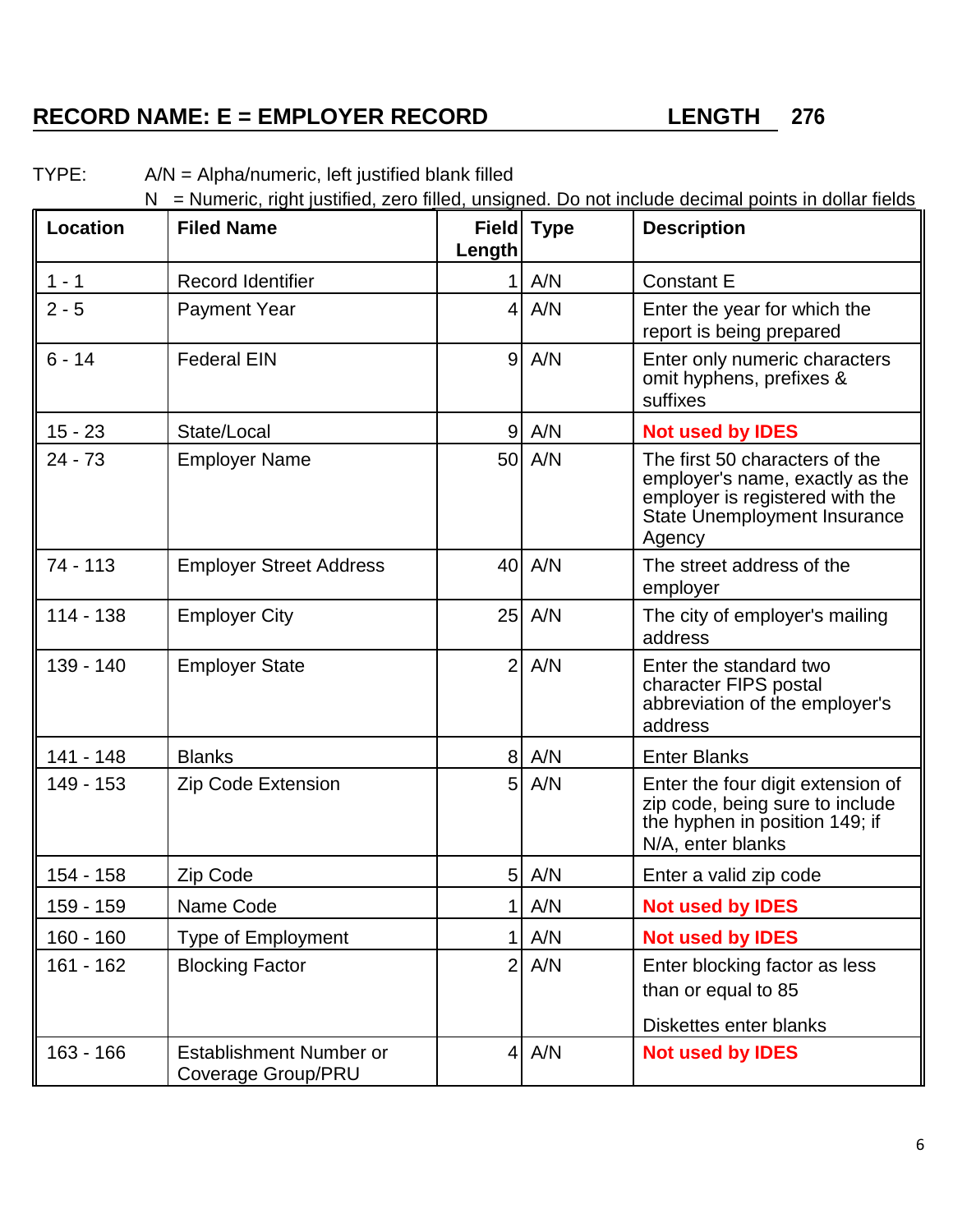## **RECORD NAME: E = EMPLOYER RECORD LENGTH 276**

| 167 - 170   | <b>Taxing Entity Code</b>                  | $\vert$        | A/N          | <b>Constant "UTAX"</b>                                                                                                                                                           |
|-------------|--------------------------------------------|----------------|--------------|----------------------------------------------------------------------------------------------------------------------------------------------------------------------------------|
| $171 - 172$ | State Identifier                           | $\overline{2}$ | A/N          | Enter the state FIPS postal<br>numeric code for the state to<br>which wages are being<br>reported. In Illinois FIPS=17                                                           |
| $173 - 179$ | State UI Employer Account<br><b>Number</b> | 7              | N            | Enter State UI employer<br>account number                                                                                                                                        |
| 180 - 187   | <b>Blank</b>                               | 8 <sup>1</sup> | A/N          | <b>Enter Blanks</b>                                                                                                                                                              |
| 188 - 189   | <b>Reporting Period</b>                    | $\overline{2}$ | A/N          | Enter the last month of the<br>calendar quarter to which the<br>report applies<br>$03$ = First quarter<br>$06 =$ Second quarter<br>$09$ = Third quarter<br>$12 =$ Fourth quarter |
| 190 - 190   | No Workers/No Wages                        | 1              | $\mathsf{N}$ | $0 =$ Indicates that the E record<br>will not be followed by S,<br>employee record                                                                                               |
|             |                                            |                |              | $1 =$ Indicates that the E record<br>will be followed by S, employee<br>record                                                                                                   |
| 191 - 191   | Tax Type Code                              | 1              | A/N          | $T =$ Taxable employer<br>$R =$ Reimbursable employer                                                                                                                            |
| 192 - 196   | <b>Taxing Entity Code</b>                  | 5 <sub>l</sub> | A/N          | <b>Not used by IDES</b>                                                                                                                                                          |
| 197 - 203   | <b>State Control Number</b>                | 7              | A/N          | <b>Not used by IDES</b>                                                                                                                                                          |
| $204 - 208$ | <b>Unit Number</b>                         | 5 <sup>1</sup> | A/N          | <b>Not used by IDES</b>                                                                                                                                                          |
| $209 - 254$ | <b>Blank</b>                               |                | 46 A/N       | <b>Enter blanks</b>                                                                                                                                                              |
| $255 - 255$ | Limitation of Liability Indicator          |                | A/N          | <b>Not used by IDES</b>                                                                                                                                                          |
| 256 - 256   | Foreign Indicator                          | 1              | A/N          | <b>Not used by IDES</b>                                                                                                                                                          |
| 257 - 257   | <b>Blank</b>                               | 1              | A/N          | Enter a blank                                                                                                                                                                    |
| 258 - 266   | Other FEIN                                 | 9 <sub>l</sub> | A/N          | <b>Not used by IDES</b>                                                                                                                                                          |
| 267 - 267   | <b>Report Type</b>                         | 1              | A/N          | $O = Original$<br>$S =$ Supplemental<br>$A =$ Amendment                                                                                                                          |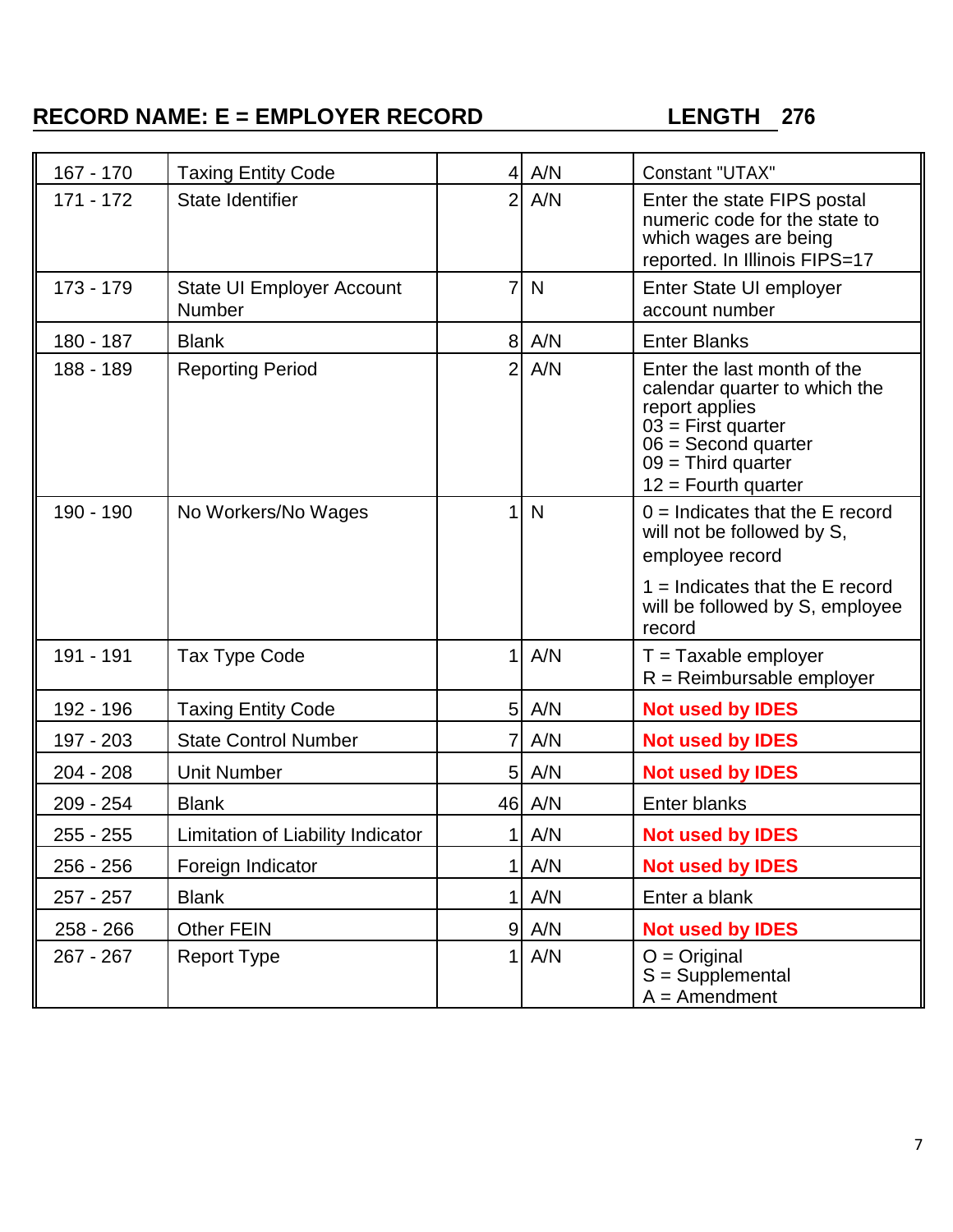## **RECORD NAME: E = EMPLOYER RECORD LENGTH 276**

| $268 - 269$ | <b>Report Number</b> | $2$ A/N | When filing supplemental<br>reports enter the (number of the<br>report/total reports) e.g. 1/4 (1<br>of 4 reports), $2/4$ (2 of 4 reports)<br>(Not used at this time) |
|-------------|----------------------|---------|-----------------------------------------------------------------------------------------------------------------------------------------------------------------------|
| $270 - 276$ | <b>Blanks</b>        | A/N     | Enter blanks                                                                                                                                                          |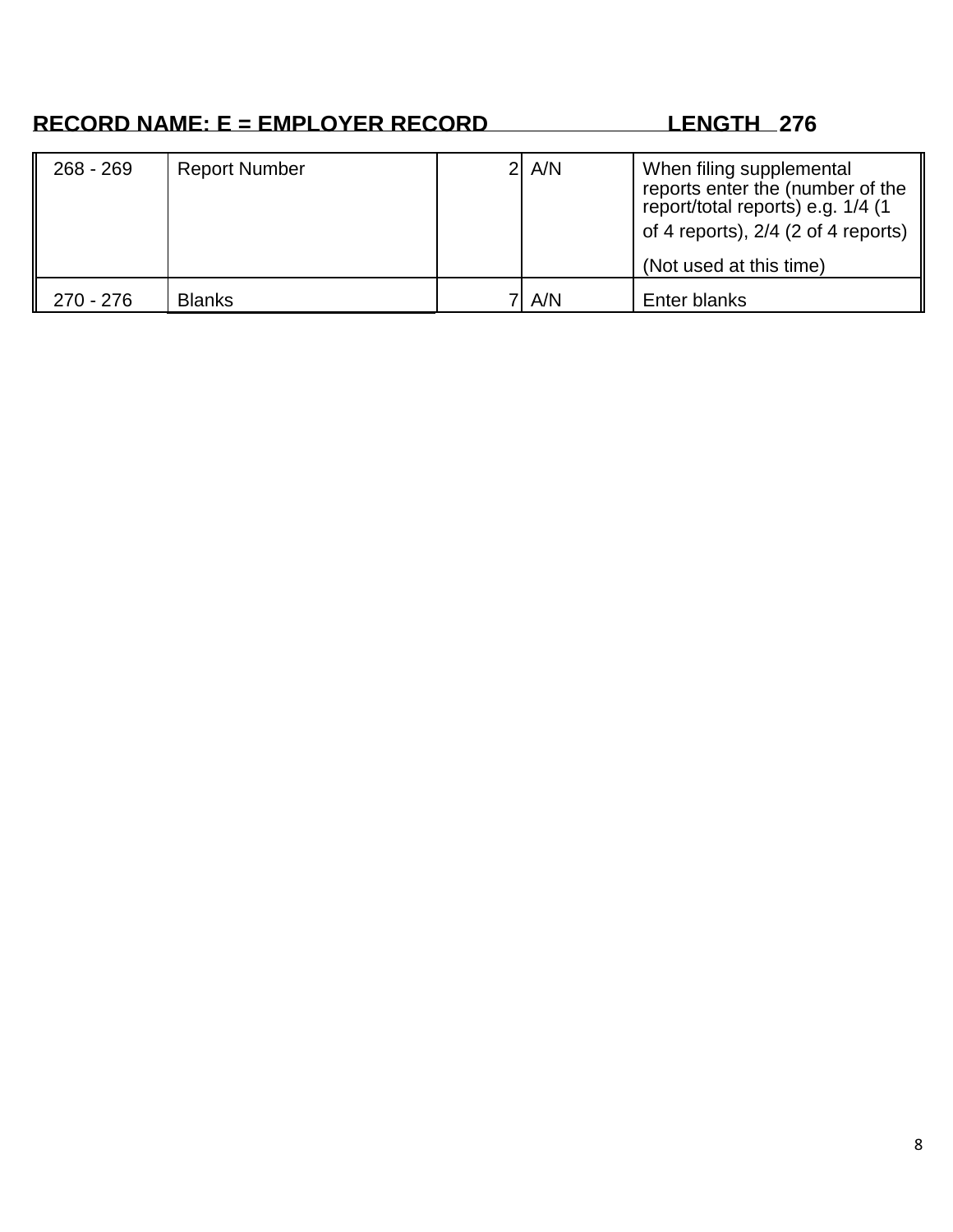## RECORD NAME: S = EMPLOYEE RECORD LENGTH 276

TYPE: A/N = Alpha/numeric, left justified blank filled

| <b>Location</b> | <b>Field Name</b>                                                        | Length         | Field Type                   | <b>Description</b>                                                                                              |
|-----------------|--------------------------------------------------------------------------|----------------|------------------------------|-----------------------------------------------------------------------------------------------------------------|
| $1 - 1$         | <b>Record Identifier</b>                                                 |                | A/N                          | Constant "S"                                                                                                    |
| $2 - 10$        | <b>Social Security Number</b>                                            | 9              | A/N                          | Employee's social security<br>number                                                                            |
| $11 - 30$       | <b>Employee Last Name</b>                                                | 20             | A/N                          | Enter employee last name                                                                                        |
| $31 - 42$       | <b>Employee First Name</b>                                               | 12             | A/N                          | Enter employee first name                                                                                       |
| $43 - 43$       | Employee middle initial                                                  | 1              | A/N                          | Enter employee middle initial, if<br>no middle initial enter blank                                              |
| 44 - 45         | <b>State Code</b>                                                        | $\overline{2}$ | A/N                          | Enter the state FIPS postal<br>numeric code for the state to<br>which wages are being reported<br>ILLINOIS = 17 |
| $46 - 49$       | <b>Blanks</b>                                                            | 4              | A/N                          | <b>Enter Blanks</b>                                                                                             |
| $50 - 63$       | <b>State Quarter Total Gross</b><br>Wages                                | 14             | N                            | <b>Not used by IDES</b>                                                                                         |
| $64 - 77$       | <b>State Quarterly</b><br>Unemployment Insurance<br><b>Total Wages</b>   | 14             | N<br><b>PIC</b><br>9(12) V99 | Enter total wages paid to worker<br>during the quarter, including all<br>tip income                             |
| $78 - 91$       | <b>State Quarterly</b><br>Unemployment Insurance<br><b>Excess Wages</b>  | 14             | N                            | <b>Not used by IDES</b>                                                                                         |
| $92 - 105$      | <b>State Quarterly</b><br>Unemployment Insurance<br><b>Taxable Wages</b> |                | $14$ N                       | <b>Not used by IDES</b>                                                                                         |
| $106 - 120$     | <b>Quarterly State Disability</b><br><b>Insurance Taxable Wages</b>      | 15             | N                            | <b>Not used by IDES</b>                                                                                         |
| 121 - 129       | <b>Quarterly Tip Wages</b>                                               |                | 9 N                          | <b>Not used by IDES</b>                                                                                         |
| 130 - 131       | Number of weeks worked                                                   | $\overline{2}$ | A/N                          | <b>Not used by IDES</b>                                                                                         |
| 132 - 134       | Number of hours worked                                                   | 3 <sup>1</sup> | A/N                          | <b>Not used by IDES</b>                                                                                         |
| 135 - 142       | <b>Blanks</b>                                                            | 8              | A/N                          | <b>Not used by IDES</b>                                                                                         |
| 143 - 146       | <b>Taxing Entity Code</b>                                                |                | $4$ A/N                      | Constant "UTAX"                                                                                                 |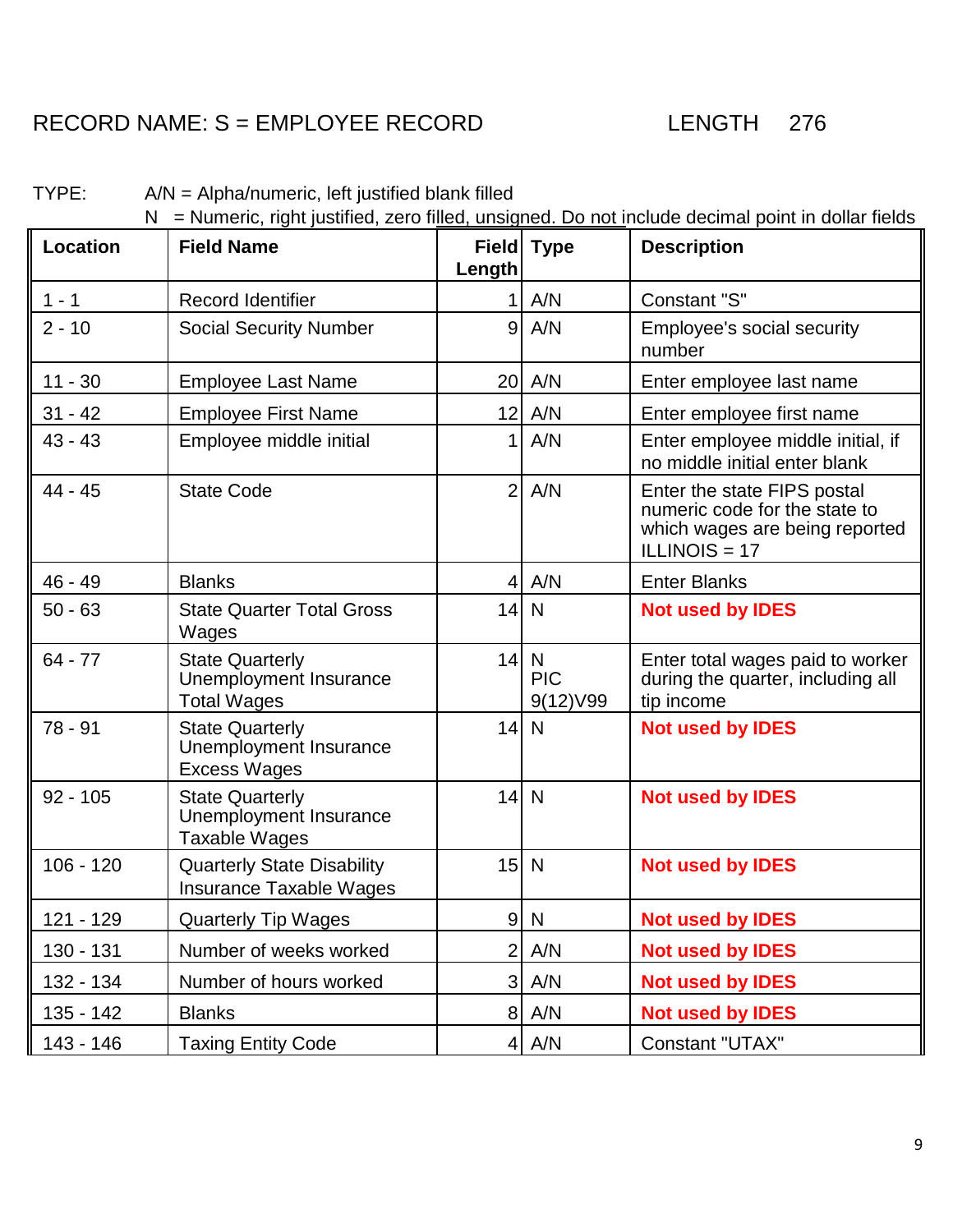## RECORD NAME: S = EMPLOYEE RECORD LENGTH 276

| $147 - 153$ | <b>State Unemployment</b><br><b>Insurance Account Number</b> | 7              | $\mathsf{N}$ | Enter the state unemployment<br>account number                                                                                     |
|-------------|--------------------------------------------------------------|----------------|--------------|------------------------------------------------------------------------------------------------------------------------------------|
| 154 - 161   | <b>Blank</b>                                                 | 8 <sup>1</sup> | A/N          | <b>Enter Blanks</b>                                                                                                                |
| $162 - 164$ | <b>Unit Division Location/Plant</b><br>Code                  | 3              | N            | Enter the plant code if<br>applicable                                                                                              |
| $165 - 176$ | <b>Blank</b>                                                 |                | 12 A/N       | <b>Enter Blanks</b>                                                                                                                |
| 177 - 190   | <b>State Taxable Wages</b>                                   |                | $14$ N       | <b>Not used by IDES</b>                                                                                                            |
| 191 - 204   | <b>State Income Tax Withheld</b>                             | 14             | N            | <b>Not used by IDES</b>                                                                                                            |
| $205 - 206$ | Seasonal Indicator                                           | $\overline{2}$ | A/N          | <b>Not used by IDES</b>                                                                                                            |
| $207 - 207$ | <b>Employer Health Insurance</b><br>Code                     | 1              | A/N          | <b>Not used by IDES</b>                                                                                                            |
| $208 - 208$ | <b>Employee Health Insurance</b><br>Code                     | 1              | A/N          | <b>Not used by IDES</b>                                                                                                            |
| $209 - 209$ | <b>Probationary Code</b>                                     | 1              | A/N          | <b>Not used by IDES</b>                                                                                                            |
| $210 - 210$ | <b>Officer Code</b>                                          |                | A/N          | <b>Not used by IDES</b>                                                                                                            |
| $211 - 211$ | Wage Plan Code                                               |                | A/N          | <b>Not used by IDES</b>                                                                                                            |
| $212 - 212$ | Month 1 Employment                                           |                | A/N          | <b>Not used by IDES</b>                                                                                                            |
| $213 - 213$ | Month 2 Employment                                           | 1              | A/N          | <b>Not used by IDES</b>                                                                                                            |
| $214 - 214$ | Month 3 Employment                                           |                | A/N          | <b>Not used by IDES</b>                                                                                                            |
| $215 - 220$ | <b>Reporting Quarter and Year</b>                            | 6 <sup>1</sup> | N            | Enter the last month and year<br>for the calandar quarter for<br>which this report applies, e.g.,<br>"031997" for Jan-Mar of 1997. |
| 221 - 226   | Month and Year First<br>Employed                             |                | $6$ A/N      | Not used by <b>IDES</b>                                                                                                            |
| 227 - 232   | Month and Year of<br>Separation                              |                | 6 A/N        | Not used by IDES                                                                                                                   |
| 233 - 276   | <b>Blanks</b>                                                |                | 44 A/N       | <b>Enter Blanks</b>                                                                                                                |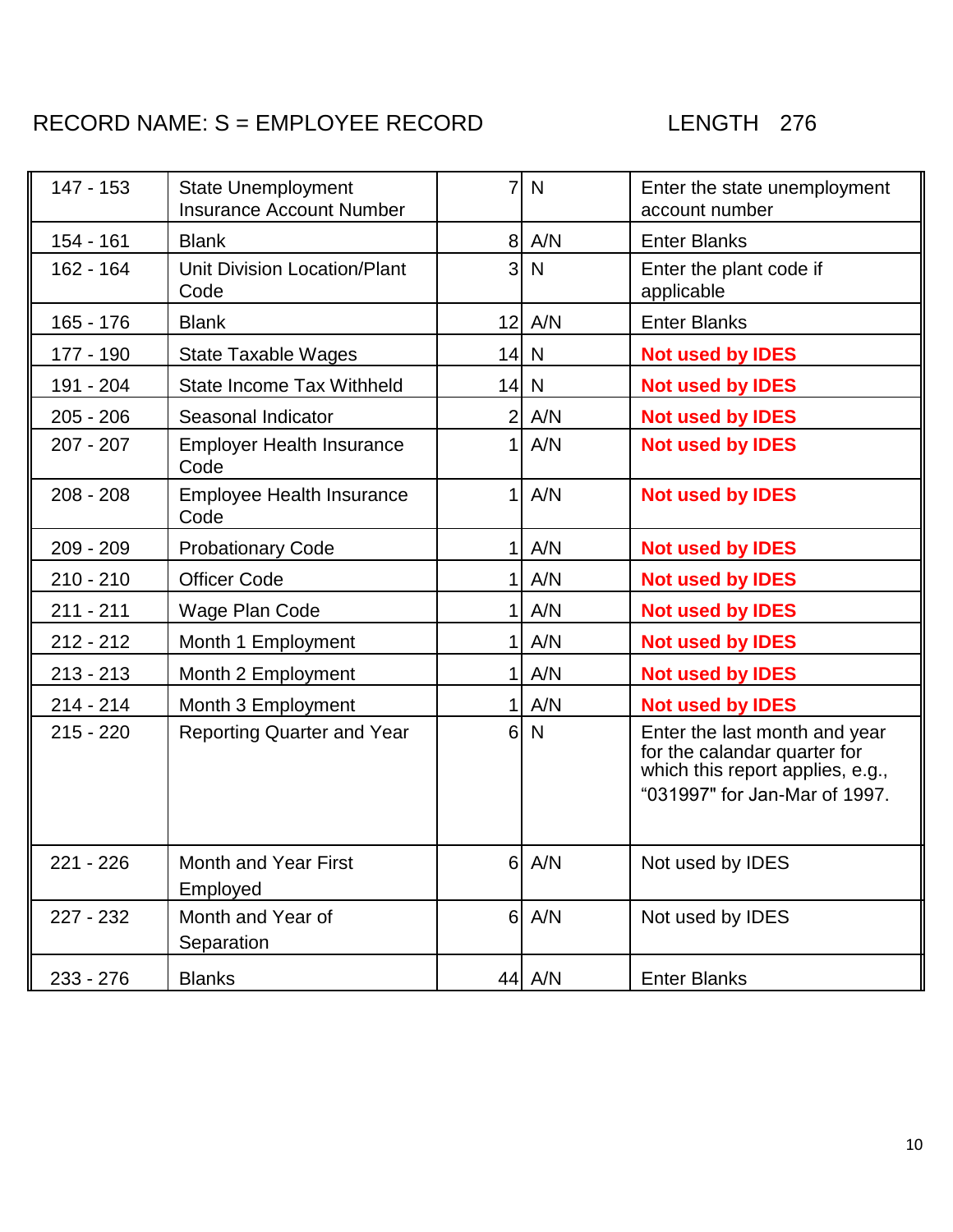### **RECORD NAME: T = TOTAL RECORD LENGTH 276**

TYPE: A/N = Alpha/numeric, left justified blank filled

N = Numeric, right justified, zero filled, unsigned. Do not include decimal points in fields containing dollars and cents.

| <b>Location</b> | <b>Field Name</b>                                                                   | Length         | Field Type                              | <b>Descriptions</b>                                                                                                                       |
|-----------------|-------------------------------------------------------------------------------------|----------------|-----------------------------------------|-------------------------------------------------------------------------------------------------------------------------------------------|
| $1 - 1$         | <b>Record Identifier</b>                                                            | 1              | A/N                                     | Constant "T"                                                                                                                              |
| $2 - 8$         | <b>Total Number of Employees</b>                                                    | 7              | $\mathsf{N}$                            | Total number of employees<br>reported on tape/cartridge                                                                                   |
| $9 - 12$        | <b>Taxing Entity Code</b>                                                           | $\overline{4}$ | A/N                                     | <b>Constant "UTAX"</b>                                                                                                                    |
| $13 - 26$       | <b>State Quarterly Gross Wages</b><br>for Employer                                  |                | $14$ N                                  | <b>Not used by IDES</b>                                                                                                                   |
| $27 - 40$       | <b>State Quarterly</b><br>Unemployment Insurance<br><b>Total Wages for Employer</b> |                | $14$ N<br><b>PIC</b><br>9(12) V99       | Quarterly gross wages paid to<br>workers during quarter including<br>all tip wages. Total of all "S"<br>records since the last "E" record |
| $41 - 54$       | <b>State Quarterly</b><br>Unemployment Excess<br><b>Wages for Employer</b>          | 14             | $\mathsf{N}$<br><b>PIC</b><br>9(12) V99 | Quarterly wages in excess of<br>the state UI taxable wage base.                                                                           |
| $55 - 68$       | <b>State Quarterly</b><br>Unemployment Insurance<br>Taxable Wages for Employer      |                | $14$ N<br><b>PIC</b><br>9(12) V99       | Quarterly UI total wages less<br>the quarterly state UI excess<br>wages.                                                                  |
| $69 - 81$       | Quarterly Tip Wages for<br>Employer                                                 | 13             | $\mathsf{N}$                            | <b>Not used by IDES</b>                                                                                                                   |
| $82 - 87$       | <b>UI Tax Rate this Quarter</b>                                                     | 6              | A/N                                     | The employer tax rate for the<br>reporting period. Decimal point<br>followed by 5 digits.<br>e.g. $3.1\% = .03100$                        |
| $88 - 100$      | <b>State Quarterly Contribution</b><br>Due                                          |                | $131$ N<br><b>PIC</b><br>9(11) V99      | <b>UI Taxes Due</b>                                                                                                                       |
| $101 - 111$     | Previous Quarter(s)<br>Underpayment                                                 | 11             | N<br><b>PIC</b><br>9(9) V99             | Previous underpayments<br>(including previously due<br>penalty and interest)                                                              |
| $112 - 122$     | Interest                                                                            | 11             | $\mathsf{N}$<br><b>PIC</b><br>9(9) V 99 | <b>Interest Due</b>                                                                                                                       |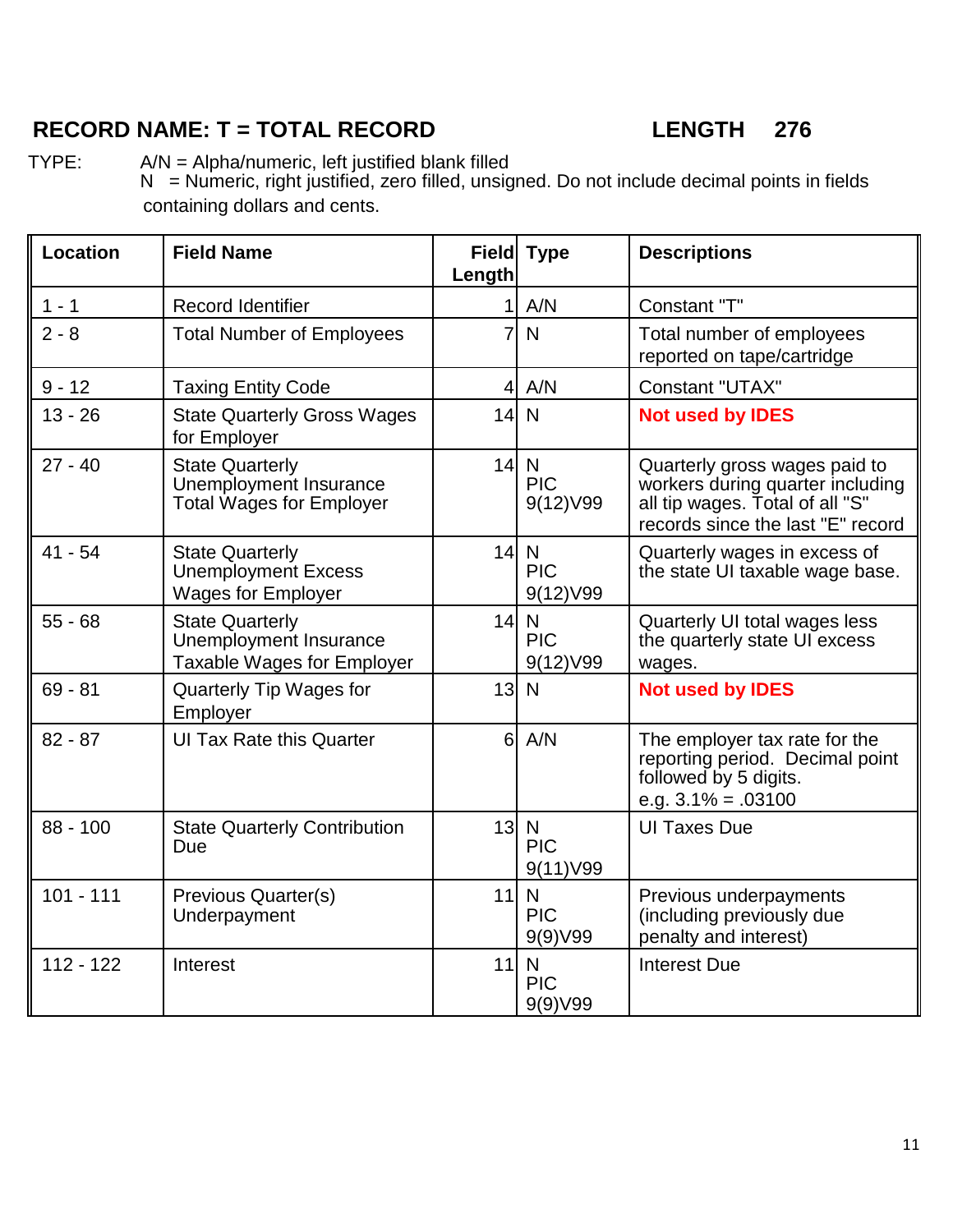## **RECORD NAME: T = TOTAL RECORD LENGTH 276**

| $123 - 133$ | Penalty                              | 11             | N<br><b>PIC</b><br>9(9)V99  | <b>Penalty Due</b>                                                                                                                           |
|-------------|--------------------------------------|----------------|-----------------------------|----------------------------------------------------------------------------------------------------------------------------------------------|
| 134 - 144   | Credit/Overpayment                   | 11             | N<br><b>PIC</b><br>9(9) V99 | Previous overpayment being<br>applied to balance due                                                                                         |
| 145 - 148   | <b>Employer Assessment Rate</b>      | $\overline{4}$ | A/N                         | <b>Not used by IDES</b>                                                                                                                      |
| 149 - 159   | <b>Employer Assessment</b><br>Amount | 11             | $\mathsf{N}$                | <b>Not used by IDES</b>                                                                                                                      |
| $160 - 163$ | <b>Employee Assessment Rate</b>      | $\overline{4}$ | A/N                         | <b>Not used by IDES</b>                                                                                                                      |
| 164 - 174   | <b>Employee Assessment</b><br>Amount | 11             | N                           | <b>Not used by IDES</b>                                                                                                                      |
| 175 - 185   | <b>Total Payment Due</b>             | 11             | N<br><b>PIC</b><br>9(9) V99 | Total payment due (includes<br>contribution due, previous<br>overpayments, interest, and<br>penalty minus any<br>overpayment)                |
| 186 - 198   | <b>Allocation Amount</b>             |                | $13$ N                      | <b>Not used by IDES</b>                                                                                                                      |
| 199 - 212   | Wages subject to State<br>Income Tax |                | $14$ N                      | <b>Not used by IDES</b>                                                                                                                      |
| $213 - 226$ | State Income Tax withheld            | 14             | N                           | <b>Not used by IDES</b>                                                                                                                      |
| $227 - 233$ | Month 1 employment for<br>employer   | 7              | $\mathsf{N}$                | <b>Total Number of employees</b><br>covered by UI who worked or<br>received pay for the pay period<br>including the 12th day of the<br>month |
| $234 - 240$ | Month 2 Employment for<br>employer   | 7              | N                           | <b>Total Number of employees</b><br>covered by UI who worked or<br>received pay for the pay period<br>including the 12th day of the<br>month |
| $241 - 247$ | Month 3 Employment for<br>employer   | $\overline{7}$ | $\mathsf{N}$                | <b>Total Number of employees</b><br>covered by UI who worked or<br>received pay for the pay period<br>including the 12th day of the<br>month |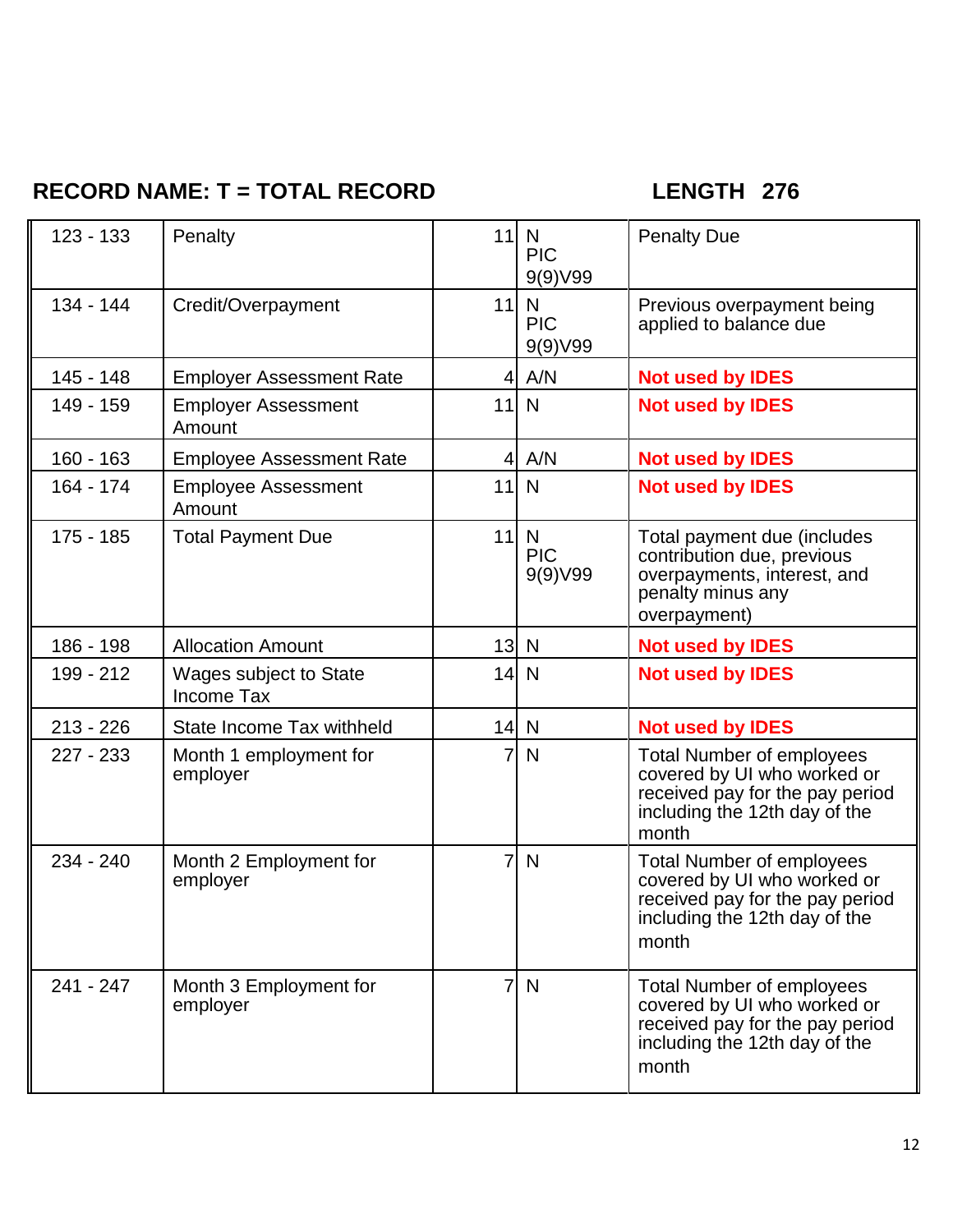## **RECORD NAME: T = TOTAL RECORD LENGTH 276**

| $248 - 250$ | <b>County Code</b>                                           | 31             | A/N         | <b>Not used by IDES</b>                                                                                                                        |
|-------------|--------------------------------------------------------------|----------------|-------------|------------------------------------------------------------------------------------------------------------------------------------------------|
| $251 - 256$ | <b>Reporting Quarter and Year</b>                            | 6 <sup>1</sup> | N           | Enter the last month and year<br>for the calendar quarter for<br>which this report applies, e.g.,<br>"031997" for Jan - March of<br>1997.      |
| $257 - 257$ | <b>Blanks</b>                                                |                | A/N         | <b>Enter Blank</b>                                                                                                                             |
| $258 - 267$ | <b>Document Control Number</b>                               |                | $10\vert N$ | <b>Not used by IDES</b>                                                                                                                        |
| $268 - 274$ | <b>State Unemployment</b><br><b>Insurance Account Number</b> | 7              | N           | Enter the State Unemployment<br>Insurance Account Number<br>including the leading zeros. Do<br>not include - (hyphen) and the<br>number after. |
| $275 - 276$ | <b>Blanks</b>                                                |                | A/N         | <b>Enter Blanks</b>                                                                                                                            |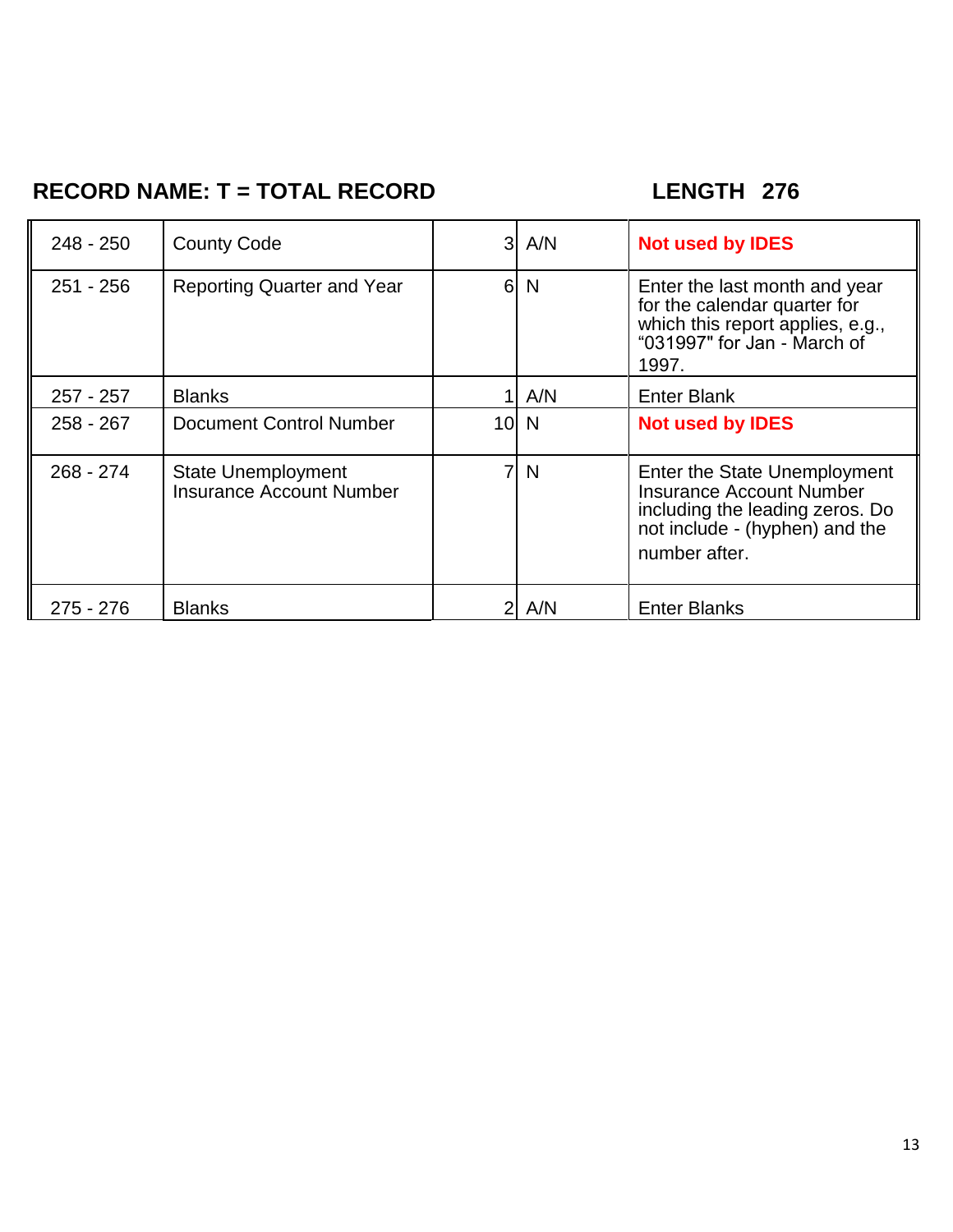## **RECORD NAME: F = FINAL RECORD LENGTH 276**

TYPE: A/N = Alpha/numeric, left justified blank filled

N = Numeric, right justified, zero filled, unsigned. Do not include decimal in fields containing dollars and cents.

| <b>Location</b> | <b>Field Name</b>                                  | Length          | Field Type                        | <b>Description</b>                                                                            |
|-----------------|----------------------------------------------------|-----------------|-----------------------------------|-----------------------------------------------------------------------------------------------|
| $1 - 1$         | <b>Record Identifier</b>                           | 11              | A/N                               | Constant "F"                                                                                  |
| $2 - 11$        | <b>Total Number of Employees</b><br>in file        |                 | $10$ N                            | Enter the total "S" records in the<br>entire file                                             |
| $12 - 21$       | Total Number of Employers in<br>File               |                 | $10$ N                            | Enter the total number of "E"<br>records in the entire file                                   |
| $22 - 25$       | <b>Taxing Entity Code</b>                          | 4 <sup>1</sup>  | A/N                               | Constant "UTAX"                                                                               |
| $26 - 40$       | <b>Quarterly Total Gross Wages</b><br>in File      | 15              | N                                 | <b>Not used by IDES</b>                                                                       |
| $41 - 55$       | <b>Quarterly State UI Total</b><br>Wages in File   |                 | $15$ N<br><b>PIC</b><br>9(13) V99 | Quarterly Gross wages subject<br>to UI Tax, Include all Tip<br>income, total of all T records |
| $56 - 70$       | <b>Quarterly State UI Excess</b><br>Wages in File  | 15 <sub>l</sub> | N<br><b>PIC</b><br>9(13) V99      | Quarterly wages in excess of<br>the state UI taxable wage base,<br>total of all T records     |
| $71 - 85$       | <b>Quarterly State UI Taxable</b><br>Wages in File | 15              | N<br><b>PIC</b><br>9(13) V99      | Quarterly UI gross /total wages<br>less the excess wages, total of<br>all T records           |
| $86 - 100$      | <b>Quarterly Tip Wages</b>                         | 15 <sup>1</sup> | N                                 | <b>Not used by IDES</b>                                                                       |
| $101 - 108$     | Month 1 Employment for<br>employers in file        | 8 <sup>1</sup>  | A/N                               | <b>Not used by IDES</b>                                                                       |
| $109 - 116$     | Month 2 Employment for<br>employers in file        | 8 <sup>1</sup>  | A/N                               | <b>Not used by IDES</b>                                                                       |
| $117 - 124$     | Month 3 Employment for<br>employers in file        | 8 <sup>1</sup>  | A/N                               | <b>Not used by IDES</b>                                                                       |
| $125 - 276$     | <b>Blanks</b>                                      |                 | 152 A/N                           | <b>Enter Blanks</b>                                                                           |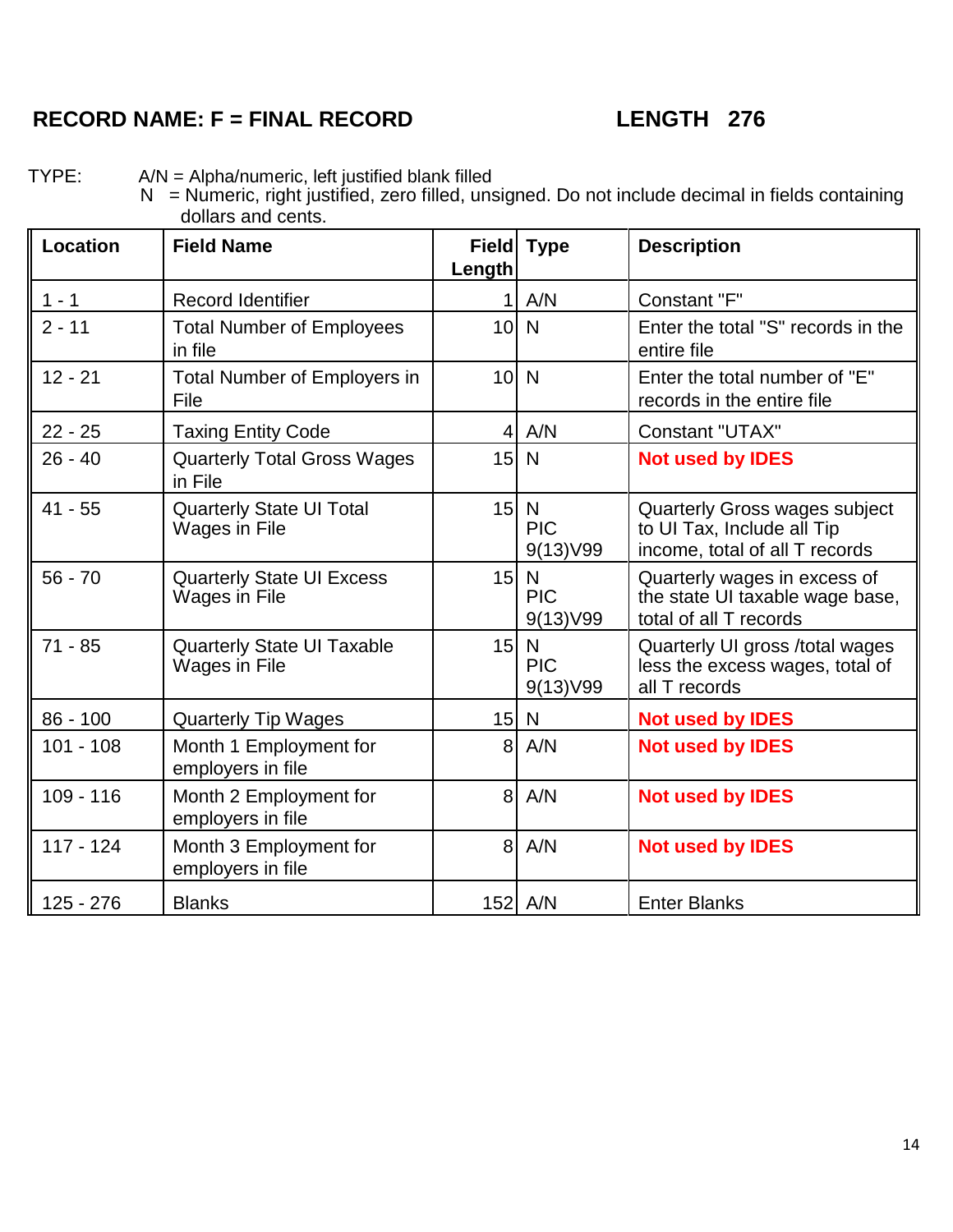### **File Validation Overview**

File validation can result in wage report items rejected individually or a complete file reject. Wage reports that do not pass validation must be corrected prior to the due date to avoid late filing penalty. If the file is rejected, it will need to be corrected and the complete file should be resubmitted. If an individual wage report requires correction, it should be corrected and submitted in a file without any wage reports that have already been accepted.

| <b>Reject Level</b>       | <b>Validation Description (in error if)</b>                         | <b>Additional Details</b>                             |  |  |
|---------------------------|---------------------------------------------------------------------|-------------------------------------------------------|--|--|
| <b>General Validation</b> |                                                                     |                                                       |  |  |
|                           |                                                                     | Each record must end with a carriage return and       |  |  |
| File                      | Line length greater than 276 characters                             | line feed                                             |  |  |
|                           | First character in line is invalid record                           | Valid record identifiers are "A", "B", "E", "S", "T", |  |  |
| File                      | identifier                                                          | and "F"                                               |  |  |
|                           |                                                                     |                                                       |  |  |
| <b>A Record</b>           |                                                                     |                                                       |  |  |
| File                      | "A" record is not first row in file                                 |                                                       |  |  |
| File                      | File contains multiple "A" records                                  |                                                       |  |  |
|                           |                                                                     | Should be length 9 and numeric. If unavailable,       |  |  |
| File                      | <b>Invalid Transmitter FEIN</b>                                     | can be filled with spaces.                            |  |  |
| File                      | Taxing Entity Code not "UTAX"                                       |                                                       |  |  |
|                           |                                                                     |                                                       |  |  |
| <b>B</b> Record           |                                                                     |                                                       |  |  |
| File                      | "B" record is not second row in file                                |                                                       |  |  |
| File                      | File contains multiple "B" records                                  |                                                       |  |  |
| File                      | Taxing Entity Code not "UTAX"                                       |                                                       |  |  |
|                           |                                                                     |                                                       |  |  |
| <b>E</b> Record           |                                                                     |                                                       |  |  |
| File                      | "E" record not following "B" or "T" record                          |                                                       |  |  |
| File                      | No "E" record in the file                                           | Each file must contain at least one wage report       |  |  |
| <b>Wage Report</b>        | Invalid UI Account number                                           | Do not include non-numeric characters or spaces       |  |  |
| <b>Wage Report</b>        | <b>Invalid FEIN</b>                                                 | Do not include non-numeric characters or spaces       |  |  |
| <b>Wage Report</b>        | UI Account number & FEIN mismatch                                   |                                                       |  |  |
| <b>Wage Report</b>        | Invalid Tax Type Code                                               | Valid values are "R" and "T"                          |  |  |
| <b>Wage Report</b>        | Payment Year not in valid range                                     | Cannot be before 1980 or after the current year       |  |  |
| <b>Wage Report</b>        | Reporting Period not "03", "06", "09" or "12"                       |                                                       |  |  |
| <b>Wage Report</b>        | Invalid Report Type                                                 | Valid values are "O","A", and "S"                     |  |  |
|                           |                                                                     | A report has been previously, successfully            |  |  |
|                           |                                                                     | submitted for this employer and period.               |  |  |
|                           |                                                                     | This validation is not preformed if the report type   |  |  |
|                           |                                                                     | is set to "A" for amendment or "S" for                |  |  |
| Wage Report               | <b>Duplicate Previously Submitted</b>                               | supplemental                                          |  |  |
| Wage Report               | Taxing Entity Code not "UTAX"                                       |                                                       |  |  |
| Wage Report               | Invalid No Workers/No Wages                                         | Value must be "0" or "1"                              |  |  |
|                           | No Workers/No Wages is "1" and no "S"<br>records exist for employer |                                                       |  |  |
| <b>Wage Report</b>        |                                                                     |                                                       |  |  |
| Wage Report               | No Workers/No Wages is "0" and "S" records                          |                                                       |  |  |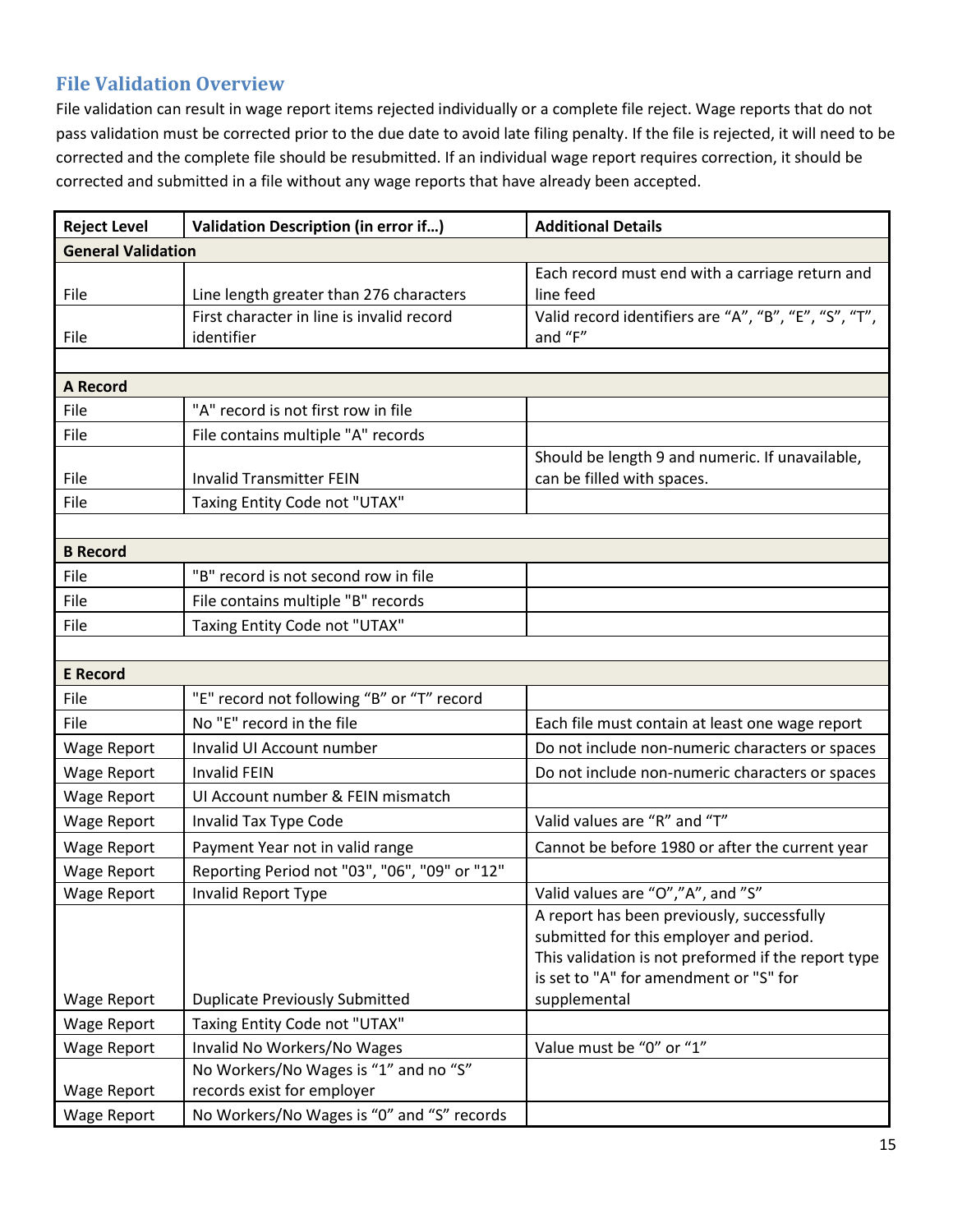|                                          | exist for employer                                                        |                                                  |  |  |
|------------------------------------------|---------------------------------------------------------------------------|--------------------------------------------------|--|--|
| Wage Report                              | State Identifier not "17"                                                 |                                                  |  |  |
|                                          |                                                                           |                                                  |  |  |
| <b>S Record</b>                          |                                                                           |                                                  |  |  |
| File                                     | "S" record not following "E" or "S" record                                |                                                  |  |  |
| Wage Report                              | Taxing Entity Code not "UTAX"                                             |                                                  |  |  |
| <b>Wage Report</b>                       | State Code not "17"                                                       |                                                  |  |  |
|                                          |                                                                           | "000000000" can be used if there is no available |  |  |
|                                          |                                                                           | SSN                                              |  |  |
| Wage Report                              | SSN is not numeric or not length 9                                        | Do not include non-numeric characters or spaces  |  |  |
| Wage Report                              | Total Wages are not numeric or are negative                               |                                                  |  |  |
| <b>Wage Report</b>                       | <b>Invalid UI Account Number</b>                                          |                                                  |  |  |
|                                          | UI account in E-Record and S-Record does not                              |                                                  |  |  |
| Wage Report                              | match                                                                     |                                                  |  |  |
| Wage Report                              | Invalid Reporting Quarter and Year                                        |                                                  |  |  |
|                                          | Reporting Quarter and Year doesn't start with                             |                                                  |  |  |
| Wage Report                              | "03", "06", "09" or "12"<br>Reporting Quarter and Year in E-Record and S- |                                                  |  |  |
| Wage Report                              | Record does not match                                                     |                                                  |  |  |
| Wage Report                              | Employee Last Name is blank                                               |                                                  |  |  |
|                                          | SSN appears multiple times on the same wage                               |                                                  |  |  |
| <b>Wage Report</b>                       | report                                                                    | "000000000" exempt from this validation          |  |  |
|                                          |                                                                           |                                                  |  |  |
|                                          | <b>T</b> Record                                                           |                                                  |  |  |
| File                                     | "T" record not following "E" or "S" record                                |                                                  |  |  |
| Wage Report                              | Taxing Entity Code not "UTAX"                                             |                                                  |  |  |
|                                          | Total number of employees is not numeric or                               |                                                  |  |  |
| Wage Report                              | is negative                                                               |                                                  |  |  |
|                                          | Month 1 Employment for Employer is not                                    |                                                  |  |  |
| Wage Report                              | numeric or is negative                                                    |                                                  |  |  |
|                                          | Month 2 Employment for Employer is not                                    |                                                  |  |  |
| <b>Wage Report</b>                       |                                                                           |                                                  |  |  |
|                                          | numeric or is negative                                                    |                                                  |  |  |
|                                          | Month 3 Employment for Employer is not                                    |                                                  |  |  |
| <b>Wage Report</b>                       | numeric or is negative                                                    | Validation on:                                   |  |  |
|                                          |                                                                           | <b>Total Wages</b>                               |  |  |
|                                          |                                                                           | <b>Excess Wages</b>                              |  |  |
|                                          |                                                                           | <b>Taxable Wages</b>                             |  |  |
|                                          |                                                                           | <b>UI Tax Rate</b>                               |  |  |
|                                          |                                                                           | <b>Quarterly Contribution Due</b>                |  |  |
|                                          |                                                                           | Previous Underpayment                            |  |  |
|                                          |                                                                           | Interest                                         |  |  |
|                                          |                                                                           | Penalty                                          |  |  |
|                                          |                                                                           | Credit                                           |  |  |
| <b>Wage Report</b>                       | is not numeric or is negative                                             | <b>Total Payment Due</b>                         |  |  |
| <b>Wage Report</b><br><b>Wage Report</b> | Invalid UI Account Number<br>UI account in "E" record and "S" record does |                                                  |  |  |